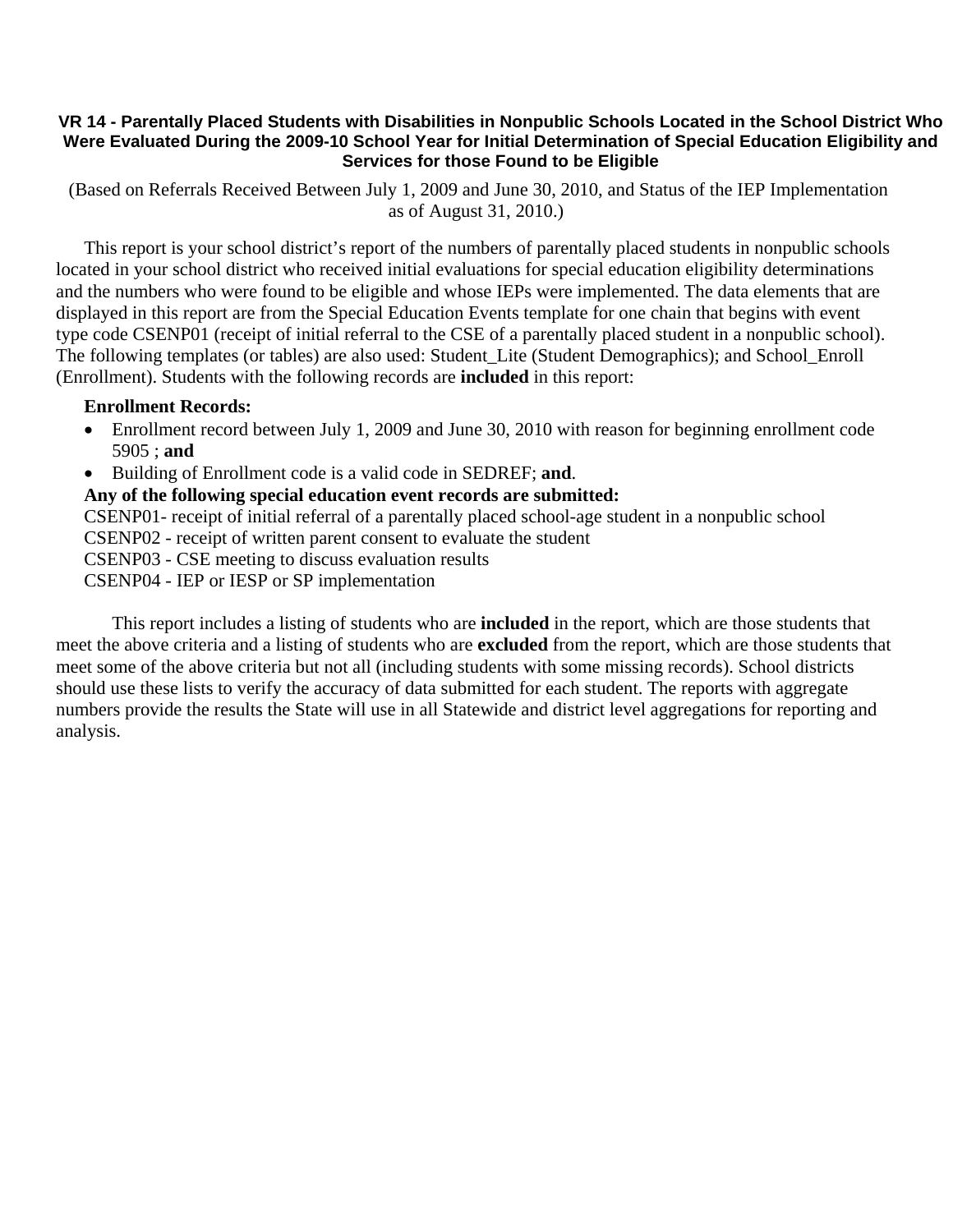Below is a description of the criteria for including student records in each cell of the four rows of data in this report.

|                       |                                                                                                                                                                                                                  | A                                                                                              |  |
|-----------------------|------------------------------------------------------------------------------------------------------------------------------------------------------------------------------------------------------------------|------------------------------------------------------------------------------------------------|--|
| Line<br><b>Number</b> | <b>Program/Services</b>                                                                                                                                                                                          | <b>Number of Students</b>                                                                      |  |
| 01                    | The number of parentally placed students in<br>nonpublic schools located in the district<br>who were referred for eligibility<br>determination for special education services<br>during the 2009-10 school year. | The number of CSENP01 records                                                                  |  |
| 02                    | Of the students reported in Line 01, the<br>number of students for whom parents<br>provided consent to evaluate.                                                                                                 | The number of CSENP02 records                                                                  |  |
| 0 <sub>3</sub>        | Of the students reported in Line 02, the<br>number of students who were determined to<br>be eligible for special education services.                                                                             | The number of CSENP02 records and the<br>Event Outcome $Code = Y$                              |  |
| 04                    | Of the students reported in Line 03, the<br>number of students whose IEP or IESP or<br>SP was implemented                                                                                                        | The number of CSENP02 records and the<br>Event Outcome $= Y$ and there is a CSENP04<br>record. |  |

There are no reasonability checks for this report, this year.